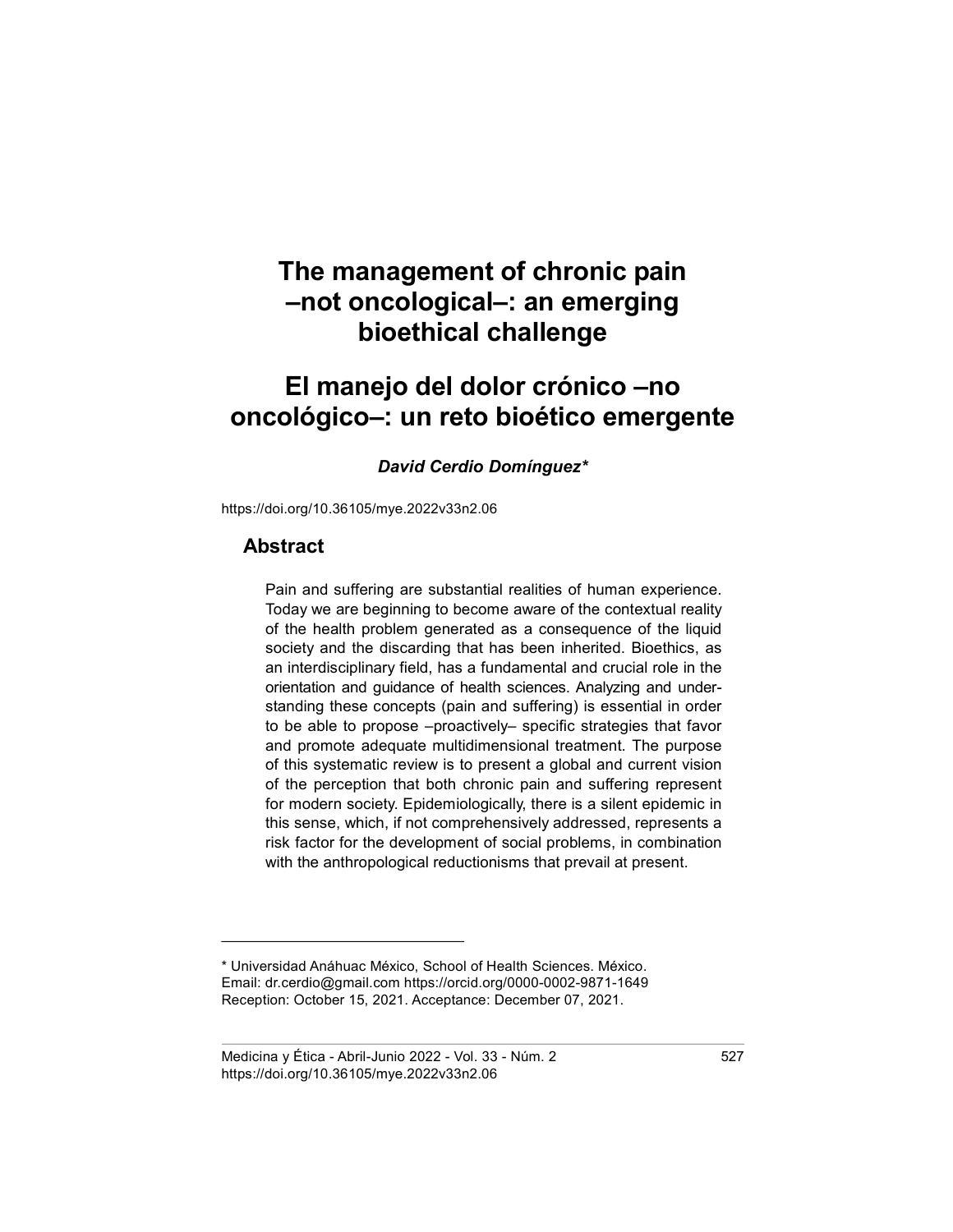Keywords: Opioids, interdisciplinary, human dignity, suffering.

### 1. Introduction

Pain and suffering form a substantial part –inevitably– of the experience of the human being (1); they are undeniable anthropological realities, so it is essential to present a critical analysis from the perspective of bioethics that allows the person to know and understand him/herself from this perspective. The society in which humanity is developing is increasingly characterized as a society of discarding, of a liquid world (2), where there are no fundamental values that go beyond a subjective and relative interpretation of reality. Bioethics, as a common ground for interdisciplinary and multidisciplinary work (3), has much to say about the way pain is understood today (4, 5).

Over the last century, medicine has experienced exponential growth in terms of the technical and scientific basis that characterizes it; life expectancy has been increased; diseases –previously considered invincible– have been fought and defeated. However, there seems to be an increasingly widespread perception of how the medical sciences have focused more on the technique than on the person (6, 7). This has triggered a personalist movement in health professionals, who, through awareness, have been able to identify these deviations in medical practice (8). These interdisciplinary reflections (9-11) have led the International Association for the Study of Pain (IASP) to seek to redefine and clarify what is currently understood as pain in medical society (12, 13). For more than 40 years, pain was defined as «an unpleasant sensory and emotional experience associated with actual or potential tissue damage, or described in terms of such damage». In 2018, the IASP convened different experts in the field to put to their consideration the relevance and appropriateness of such definition, so that in 2020 a new proposal was presented, defining pain as «an unplea-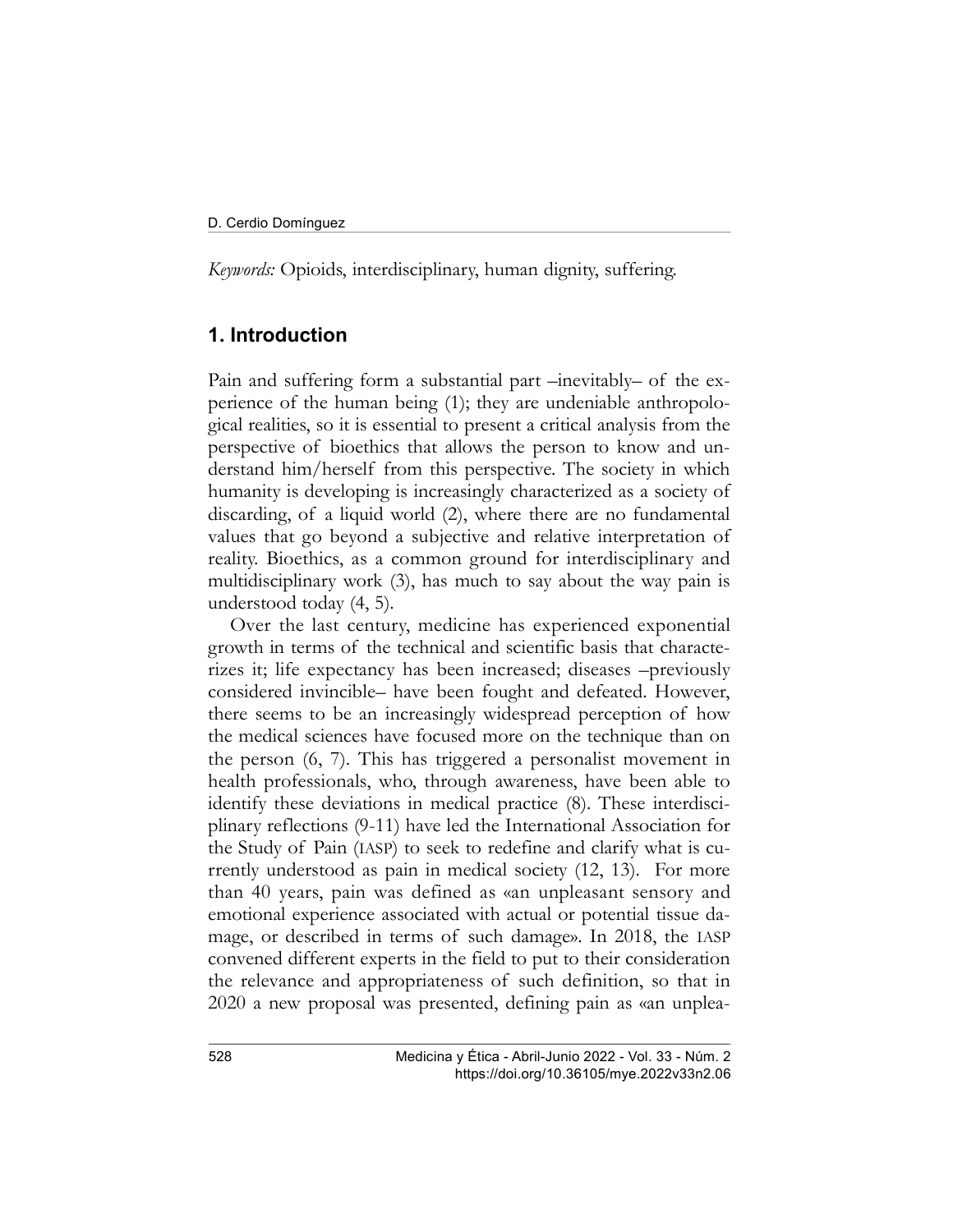| <b>Considerations</b>                                                                                                                                                           | Relevance                                                                                                                                                                                                                                                                                                                                                                                                                                                                                                                  |  |  |
|---------------------------------------------------------------------------------------------------------------------------------------------------------------------------------|----------------------------------------------------------------------------------------------------------------------------------------------------------------------------------------------------------------------------------------------------------------------------------------------------------------------------------------------------------------------------------------------------------------------------------------------------------------------------------------------------------------------------|--|--|
| Pain is a personal experience<br>influenced - to varying degrees-<br>by biological, psychological, social<br>and spiritual factors.                                             | - Pain is understood as an individual reality,<br>which is influenced by the globality, individuality<br>and indivisibility of the human person.                                                                                                                                                                                                                                                                                                                                                                           |  |  |
| Pain and nociception are distinct<br>phenomena.                                                                                                                                 | - Pain cannot be reduced to a sensory nervous<br>process.                                                                                                                                                                                                                                                                                                                                                                                                                                                                  |  |  |
| People learn the concept of pain<br>through life experience.                                                                                                                    | - Being an individual and personal experience,<br>it is lived and understood only through empirical<br>realities.                                                                                                                                                                                                                                                                                                                                                                                                          |  |  |
| If a person manifests a painful<br>experience, it must be respected.                                                                                                            | - One of the greatest fears on the part of<br>patients suffering pain is misunderstanding on<br>the part of physicians.                                                                                                                                                                                                                                                                                                                                                                                                    |  |  |
| Although pain usually has a<br>protective function, when it<br>becomes chronic it can have<br>adverse effects on a person's<br>functionality and overall well-being.            | - A fundamental aspect is that all chronic<br>pain always begins as acute pain which, when it<br>becomes chronic, becomes, in itself, a<br>pathology.                                                                                                                                                                                                                                                                                                                                                                      |  |  |
| One of the ways to express pain is<br>a verbal description. The inability<br>to communicate does not negate<br>the possibility of a human being or<br>animal experiencing pain. | - Based on the principle of subsistence, the<br>ability to communicate does not reduce or<br>minimize the possibility of experiencing pain,<br>since pain is and exists, despite the complica-<br>tions corresponding to its verbalized expression.<br>- Pain exists despite the fact that it cannot be<br>expressed, which has led to the development<br>of measurement scales that assess behavioral<br>parameters, thus allowing a semiological<br>approach in patients who cannot communicate<br>their symptomatology. |  |  |

Source: Own elaboration.

sant sensory and emotional experience associated with or similar to that associated with actual or potential tissue damage» (13). This new definition brought up different considerations (Table 1), which are fundamental to be able to complement, thus, the knowledge we have to date of this experience (13).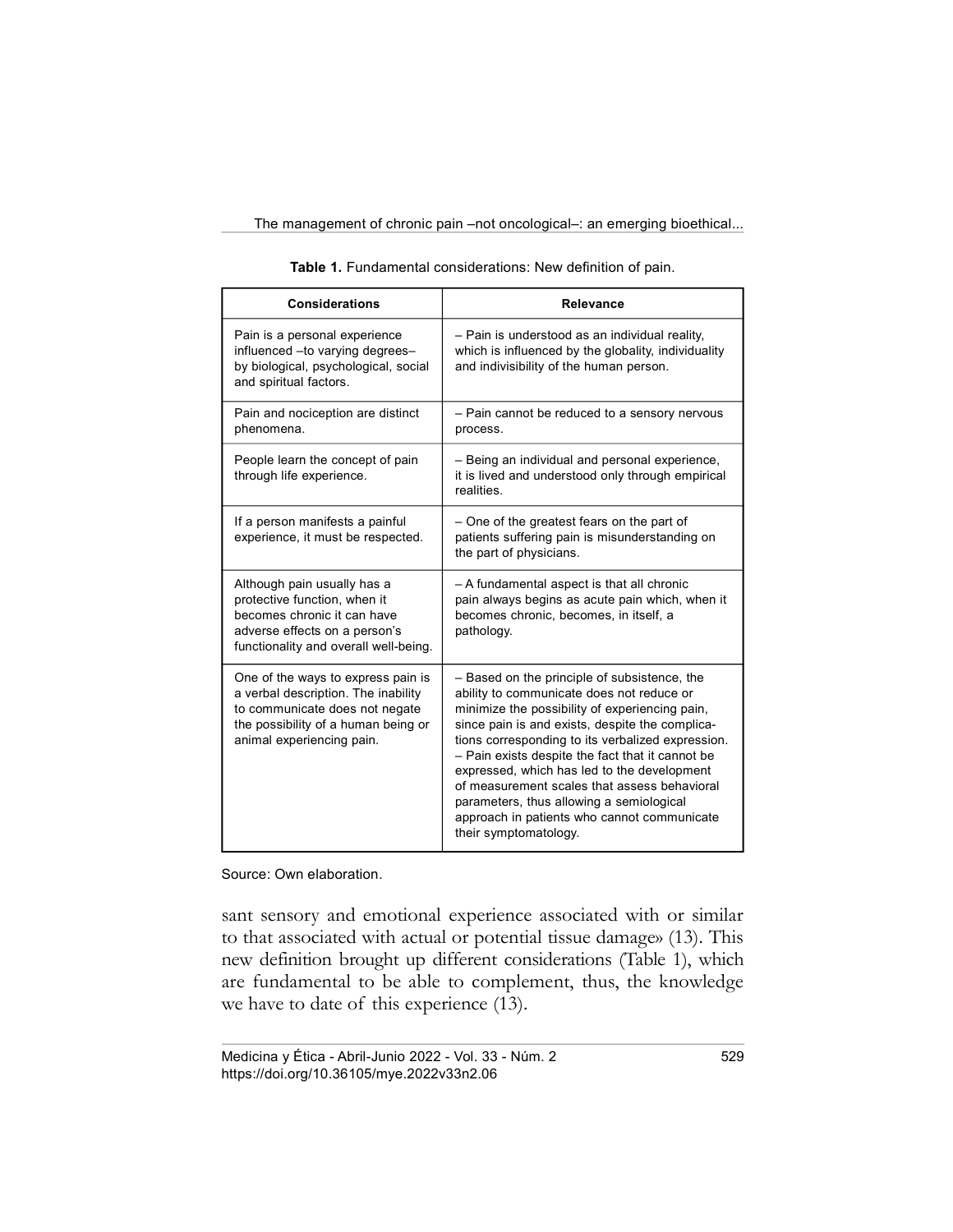Pain and suffering are such intertwined realities that it can sometimes be difficult to differentiate between them. As Burgos (1) said: «They are part of the experience of the human being». At this point it would be important to remember that, in order to speak of bioethics, it is essential first –I emphasize– to speak of the person. The person as an individual and indivisible unit is affected in its totality by both pain and suffering. Suffering is this biological, emotional-affective, social and spiritual experience which, from both a historical and cultural perspective, has been linked, in the Western world, with a teleological aspect of the human being (14, 15). To speak of pain and suffering is basically to speak of the person who experiences it in all its natural essence, influencing his or her individual and subjective affectivity (16).

### 2. Pathophysiology of chronic pain

Pain, as a subjective experience –in addition to being understood from an anthropological perspective– can and should be understood, in turn, from a pathophysiological perspective (Figure 1)  $(17-25)$ .

The semiology of both acute and chronic pain is extremely complex, since an effort is made to objectify a reality that is always subjective; however, different efforts have been made to identify the characteristics of each of the painful conditions (Table 2).

Chronic pain is no longer considered as an isolated symptom, but as an individual pathological process, which must be approached from this perspective. In order to simplify its study, a global division between chronic pain –oncological– and chronic pain –non oncological– has been proposed (27). The purpose of this review article is to present an overview of the global perception that both chronic –non oncological– pain and suffering represent for the modern society in which we live.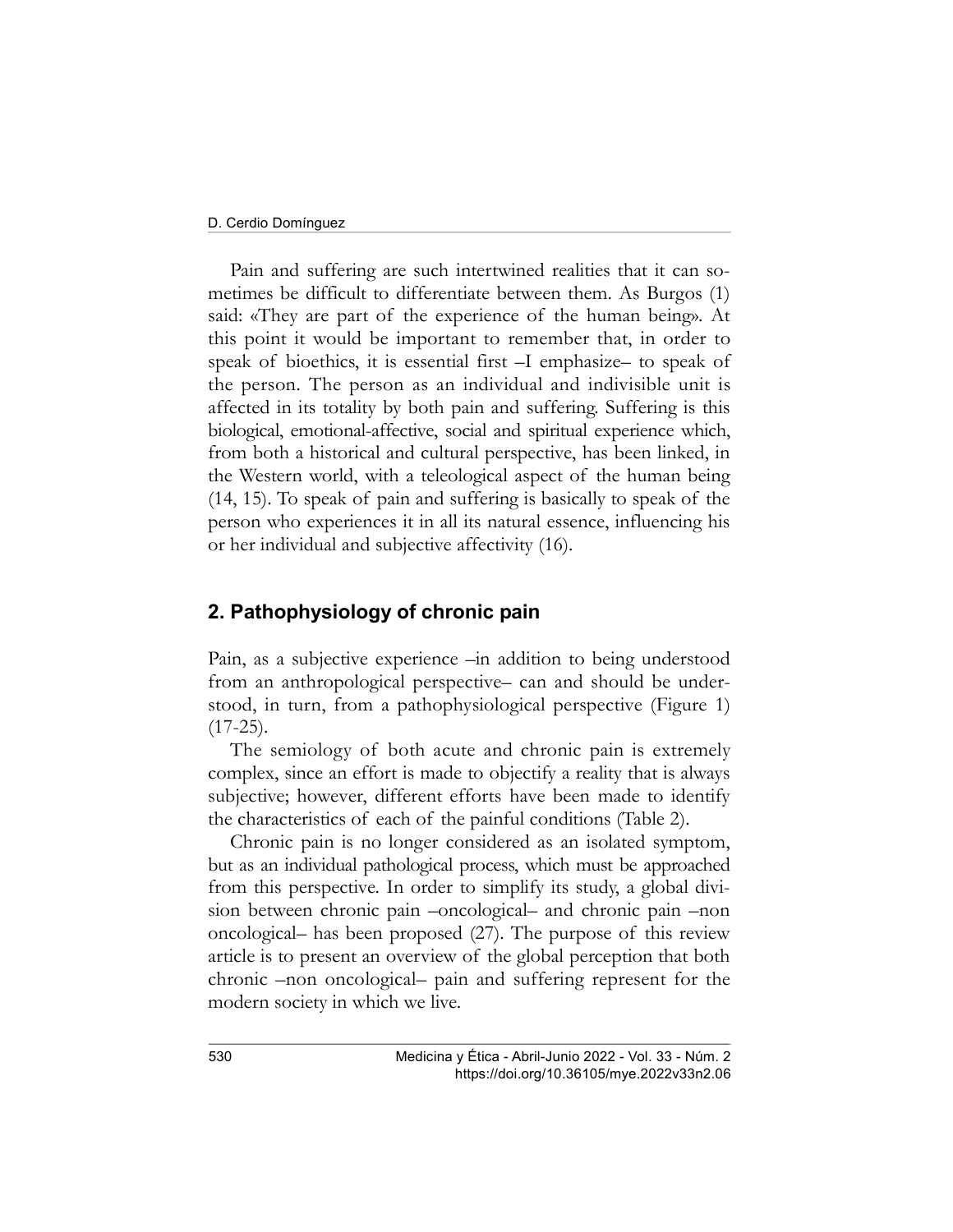

Figure 1. Physiology, perception and integration of pain.

Source: Own elaboration.

Table 2. Semiology of pain (acute and chronic)

| Type of pain                                                                         | <b>Features</b>                                                                                                                                                                                                                                                                                                                                                                                                        |  |  |
|--------------------------------------------------------------------------------------|------------------------------------------------------------------------------------------------------------------------------------------------------------------------------------------------------------------------------------------------------------------------------------------------------------------------------------------------------------------------------------------------------------------------|--|--|
| Nociceptive:<br>There is an injurious<br>stimulus.                                   | Nociceptive pain is pain that is perceived by direct<br>stimulation of nociceptors. Such stimulation can be<br>classified as:<br>- Parietal: well localized pain, with direct irritation of<br>nerve fibers (example: appendicitis with peritoneal<br>irritation).<br>- Visceral: diffuse pain with direct irritation of nerve<br>plexuses, with stimulation of autonomic pathways<br>(example: abdominal distension). |  |  |
| $-$ Neuropathic (26):<br>There is a pathological<br>stimulus on the nerve<br>fibers. | Pain -usually- understood with characteristics other<br>than nociceptive pain.<br>- Tingling type pain.<br>$-$ Electrical and/or burning pain.                                                                                                                                                                                                                                                                         |  |  |

Acute < 3 months < Chronic

Source: Own elaboration.

Medicina y Ética - Abril-Junio 2022 - Vol. 33 - Núm. 2 531 https://doi.org/10.36105/mye.2022v33n2.06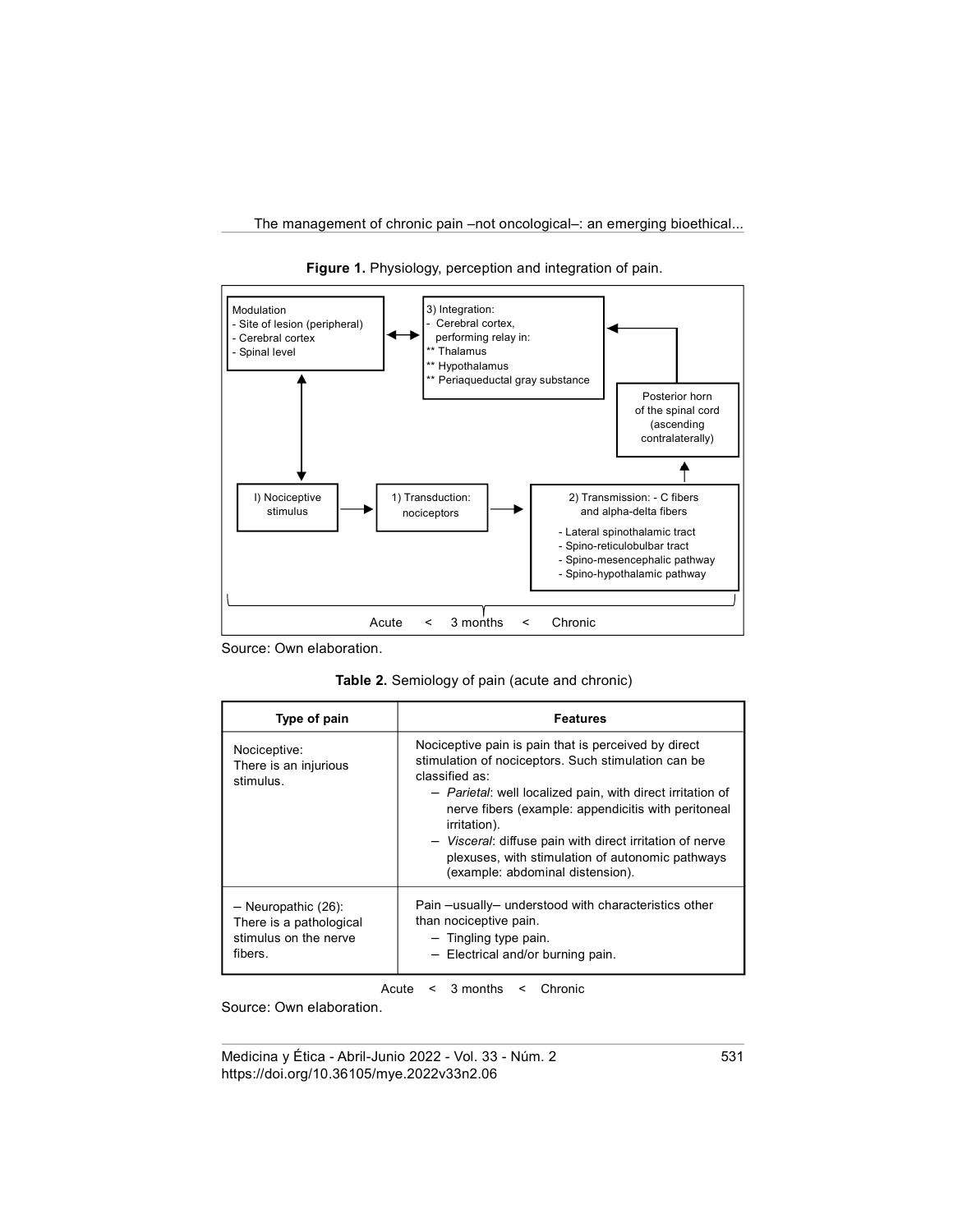# 3. Methodology

A literature review was carried out, using the following platforms as search engines: PubMed, EBSCO Host, Web of Science and Scielo. The following keywords were used as key words, by means of Boléan search engines: *chronic pain*/chronic pain, *bioethics*/bioethics, opioid treatment/, pain management/ pain management. As inclusion criteria, articles were taken that met these descriptions and were available for download. All those presenting aspects related to pediatric patients or with chronic pain of oncologic etiology were excluded. Subsequently, using the *EndNote* reference manager, duplicate articles were identified. The risk of bias can be identified in terms of the deficiency of qualitative, quantitative or





Source: Own elaboration.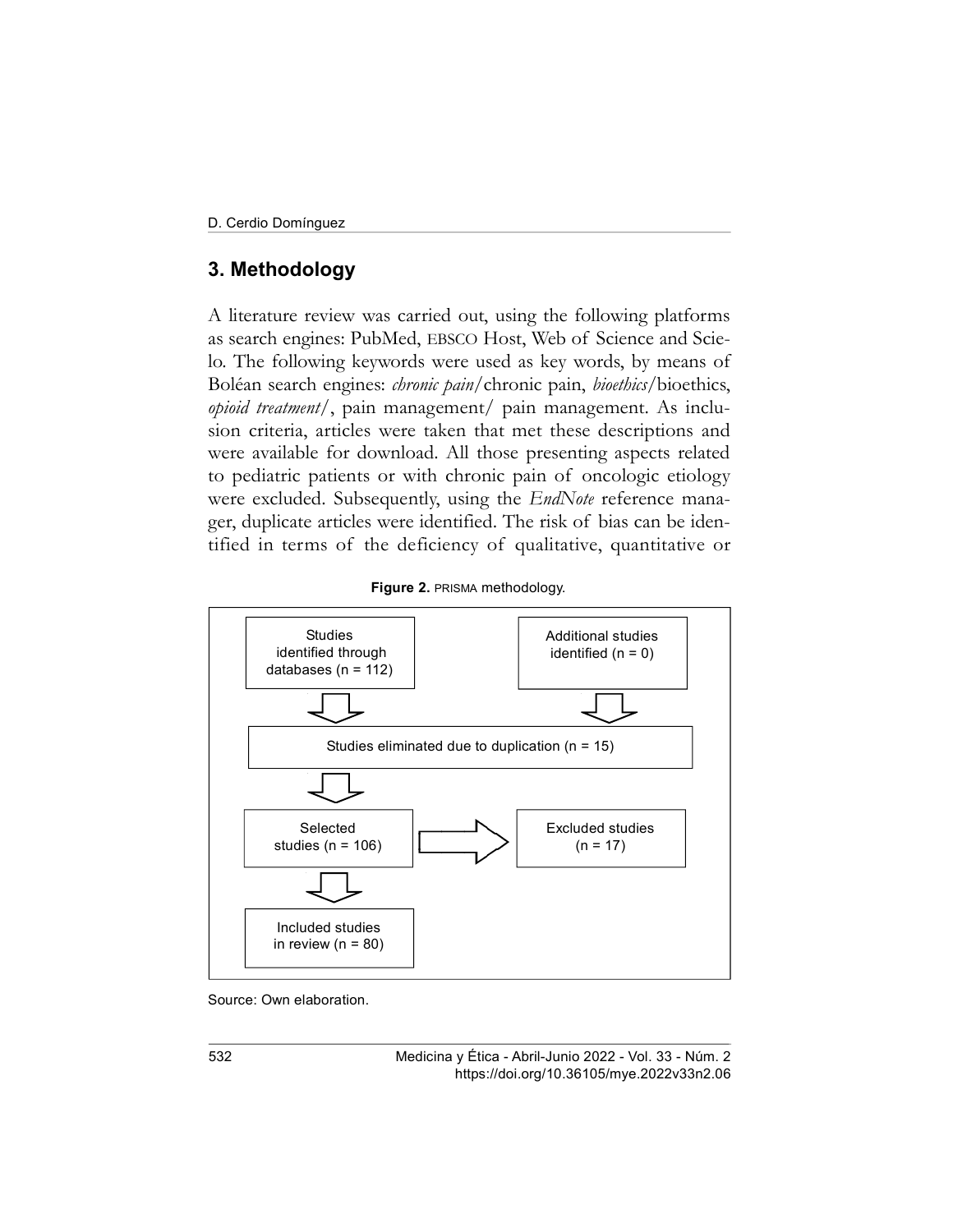| Type of pain                            | <b>Characteristics</b>                                                                                                                         |  |  |
|-----------------------------------------|------------------------------------------------------------------------------------------------------------------------------------------------|--|--|
| <b>IASP definition 1979</b><br>(12, 28) | An unpleasant sensory and emotional experience,<br>associated with actual or potential tissue damage,<br>or described in terms of such damage. |  |  |
| IASP definition 2020<br>(13, 17, 29)    | An unpleasant sensory and emotional experience<br>associated or similar to that associated with actual<br>or potential tissue damage.          |  |  |

Table 3. Concept of pain and its definitions.

Source: Own elaboration.

review studies in this regard. Once the search was conducted, 112 articles were identified, of which 17 did not meet the inclusion criteria and 15 were eliminated due to duplication (Figure 2).

# 4. Results

### a) Definition

Defining pain, both acute and chronic, is a fundamental aspect, since only from this conception will it be possible to understand the different spheres that comprise it, thus allowing society to work unified in comprehensive support (Table 3).

## b) Public health and epidemiology (4):

Since the resurgence of palliative care and pain management in modern medicine (6, 7), society has become increasingly aware, so that from different areas it has been understood and evidenced that pain represents a real problem (30) of public health (17, 31-33), and that it makes up a true silent pandemic (22, 27, 34) (Table 4).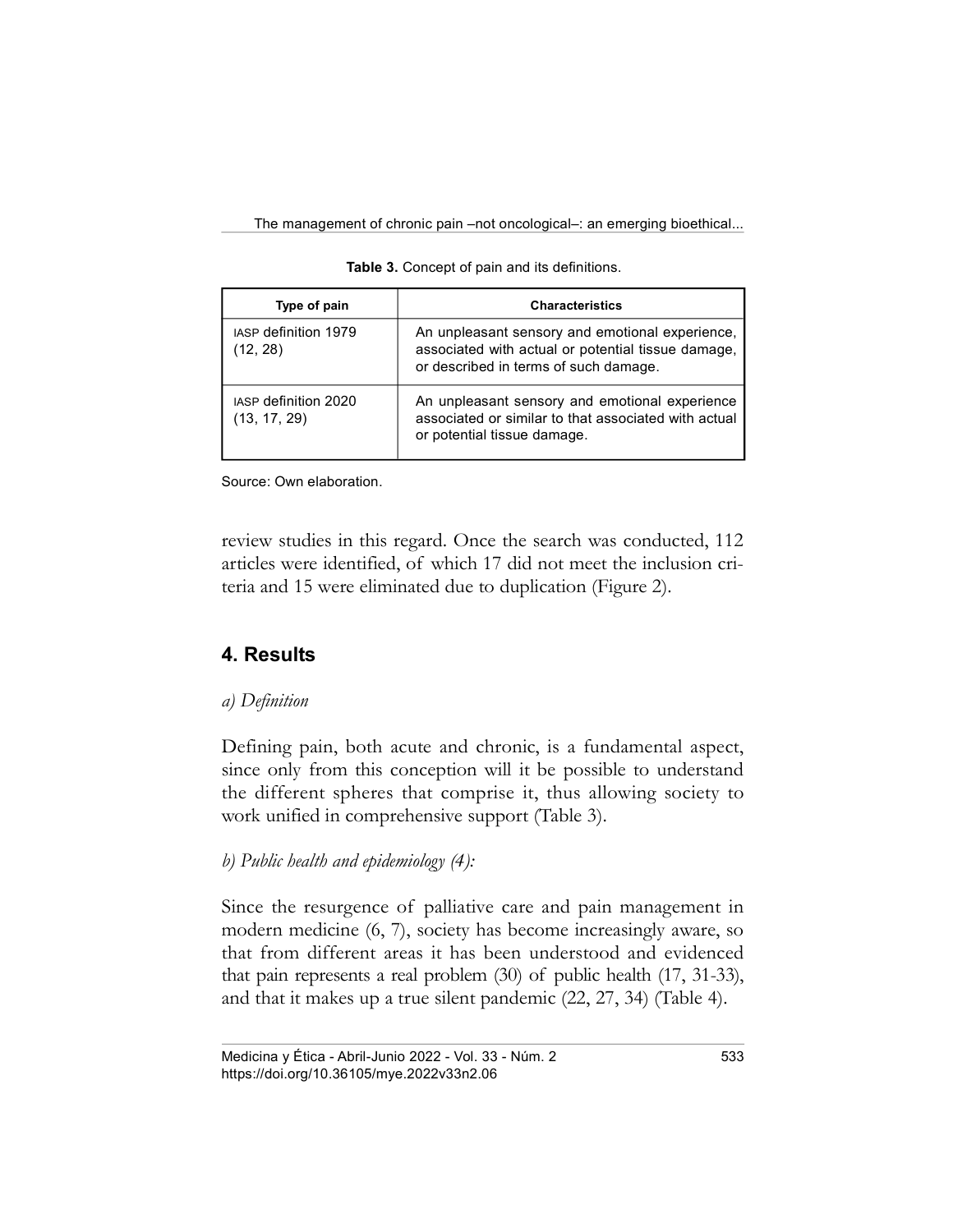| Type of pain                                               | <b>Characteristics</b>                                                                                                                                                                                                                                                                        |  |  |  |
|------------------------------------------------------------|-----------------------------------------------------------------------------------------------------------------------------------------------------------------------------------------------------------------------------------------------------------------------------------------------|--|--|--|
| Incidence and<br>prevalence<br>(estimated)<br>(31, 35, 36) | - Annually, more than 61 million people in the world<br>experience about 6 billion days related to severe<br>suffering associated with health (37).<br>- It is estimated that in Mexico the prevalence of chronic<br>pain is 41.5% (47.3% women) (33.6% men) (31).                            |  |  |  |
| Main pain syndromes<br>(21, 25, 27, 29)                    | Epidemiological report from the United States of<br>America (2019) (27):<br>$-$ Headache: acute (7-51%), chronic (3-4.4%).<br>- Cervicalgia: acute (16-40%), chronic (20%).<br>$-$ Low back pain: acute (22-33%), chronic (5-45%).<br>- Nonspecific joint pain: chronic (40%).                |  |  |  |
| <b>Estimated direct and</b><br>indirect costs (38)         | - The United States of America reported in 2019 an<br>estimated cost in excess of \$600 billion annually (27).                                                                                                                                                                                |  |  |  |
| Access to palliative care<br>(34, 37, 39, 40)              | - It is estimated that 1% of opioid drugs are distributed<br>in the poorest 50% of the poorest countries (39).<br>- 90% of opioid medications are distributed among the<br>richest 10% of countries (39).<br>- Mexico has <5% of opioid medications to meet the<br>needs in the country (39). |  |  |  |

|  | Table 4. Pain, suffering and epidemiology. |  |  |
|--|--------------------------------------------|--|--|
|  |                                            |  |  |

Source: Own elaboration.

#### c) Multidimensionality of suffering

Pain is in itself such a complex experience that it cannot be approached from a single perspective. It is necessary to start from the concept of multidimensionality (41, 42), which implies, fundamentally, a multi-therapeutic approach, where the different spheres that make up human reality can be approached in an integral manner (21, 23, 43, 44) (Figure 3).

The isolated or generalized approach to pain is insufficient, since, as mentioned by the IASP, it is a subjective experience, which is why treatment should be oriented from an individualized perspective, favoring patient-centered medicine, where, based on a delibe-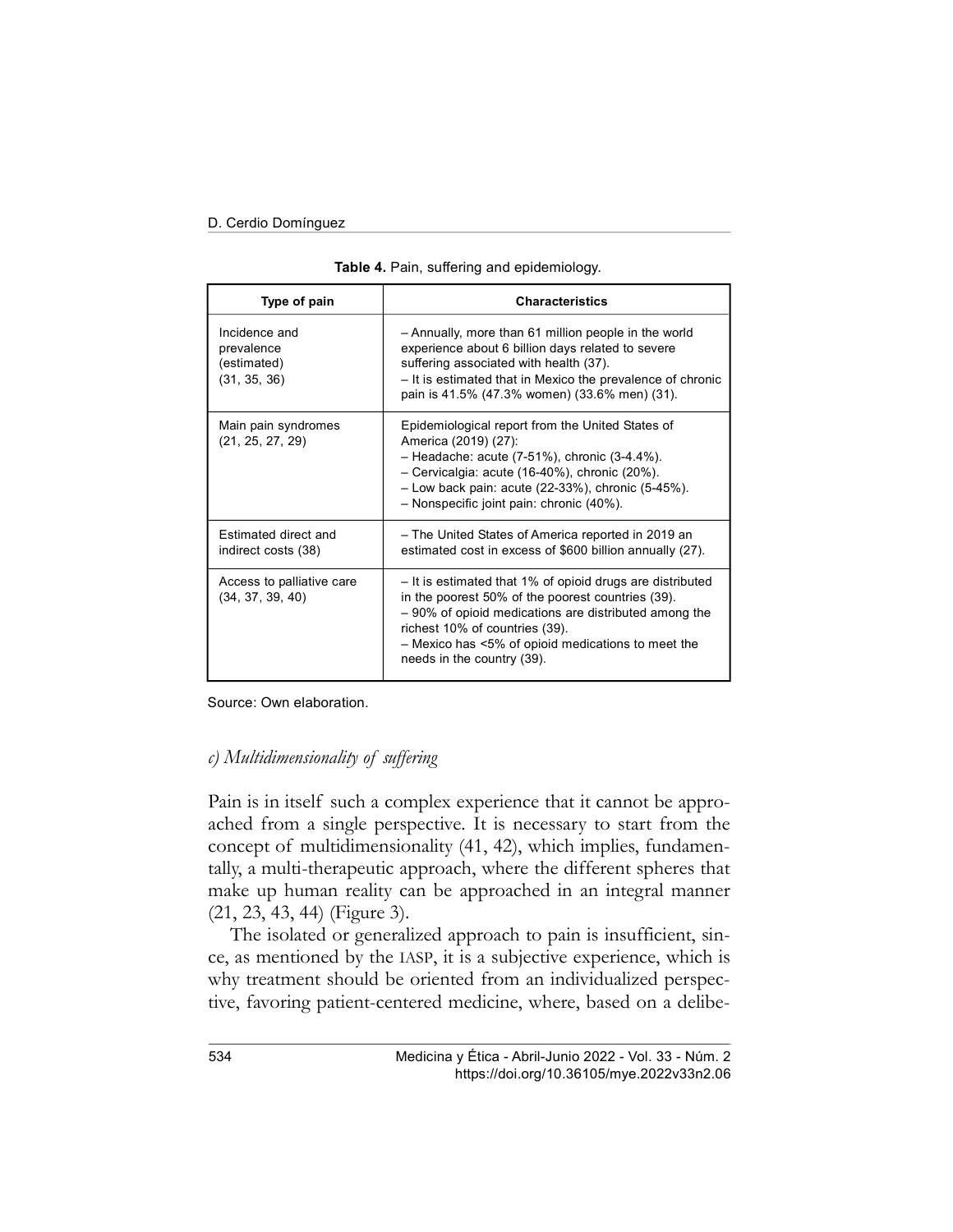rative doctor-patient relationship, the patient is empowered in the fight against pain and suffering.

#### d) Bioethical aspects in pain management; responsible prescribing

Bioethical analysis (45, 46) in pain management is a challenge (4, 5, 47), since it can be approached from the perspective of social-distributive justice and promotion of human rights (34, 35), clinical research, or from the biomedical perspective (48, 49), in terms of the fundamental requirements to promote responsible prescribing (50-55) that weighs the risks and benefits of therapeutic alternatives in their complexity.

Today, opioid drugs represent an ambivalent crisis (Figure 4). On the one hand, there is a real shortage in which the human right to pain management cannot be satisfied due to a deficiency in the universality of health services and, on the other hand, there is a



Figure 3. Spheres conforming human multidimensionality.

Source: Own elaboration.

Medicina y Ética - Abril-Junio 2022 - Vol. 33 - Núm. 2 535 https://doi.org/10.36105/mye.2022v33n2.06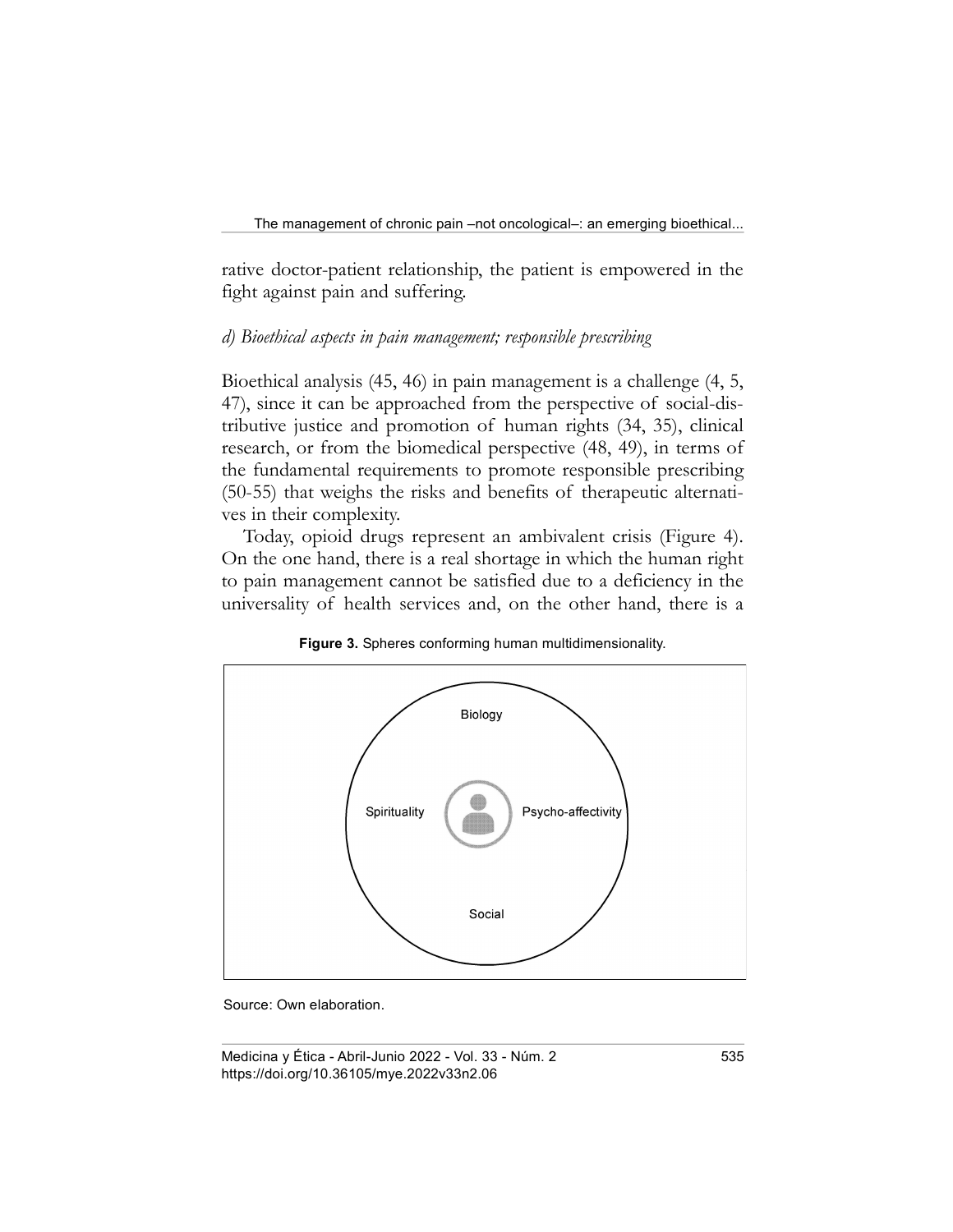

Figure 4. Ambivalent crisis in the treatment of chronic pain with opioids.

real epidemic in terms of excessive consumption in some countries, which calls into question the existing risk-benefit analysis of these drugs. Opioids represent a crucial and elementary tool for pain management; however, as long as there is a lack of a culture and directed training regarding their responsible prescription, we will continue to experience this ambivalent crisis, in which bioethics really has a fundamental role in terms of orientation and guidance towards the transcendental good.

#### 5. Discussion

Chronic pain –as a disease– represents –at the same time– one of the most worrying and silent medical, legal and social problems

Source: Own elaboration.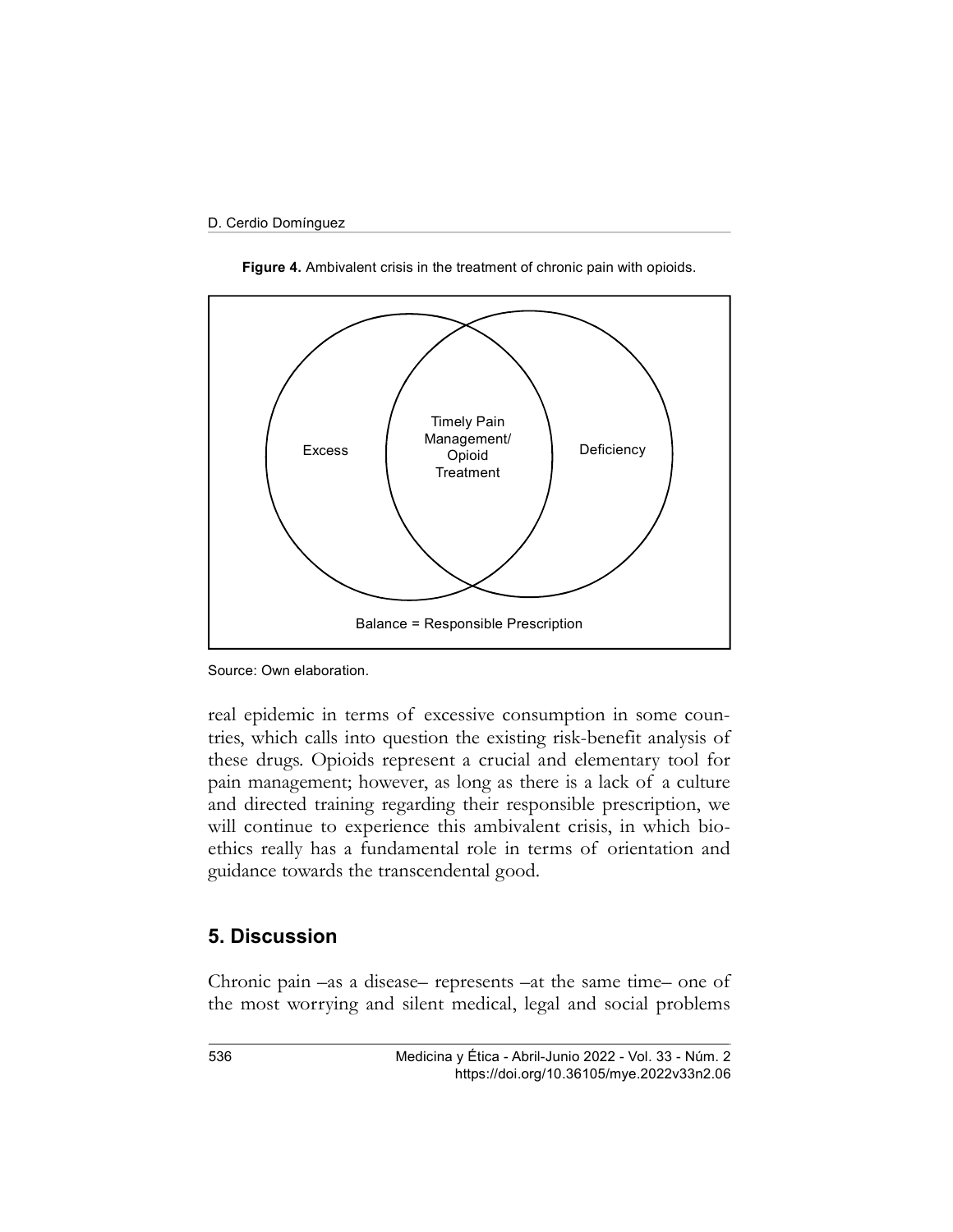(14, 23, 56, and 57) for the society of the 21st century. In recent years, reflection and research have been prioritized in this regard, generating greater awareness of health-related suffering (19, 58). However, it is up to bioethics (47, 59) to establish a common territory (45), where all social stakeholders (9-11) can participate in open dialogue (49, 60-62), in order to determine the best means to follow, thus being able to work directly on a fundamental aspect for the human being: quality of life (63). This problem should be approached from an integral bioethical perspective (48, 52), considering the sum of advances that have been generated in the last 40-50 years. A satisfactory solution that proactively promotes (64) the dignity of the human person (8, 65) can only be found from an integral collaboration.

Both chronic pain and suffering (18, 24, 43) might seem to be alien crises and even a little obvious; however, they are fundamentally transcendental aspects that directly concern human beings in their deepest fibers (37), which is why they should be treated with the importance that corresponds to them. History (64, 66) has taught that a social problem that is poorly confronted can unleash problems so great that they affect the very conception of the person –anthropological reductionism– and, at the same time, it also shows how a crisis is a moment of opportunity and growth. Bioethics, as an interdisciplinary science (3, 67), must be capable of recognizing social problems –concerning biomedical sciences (68)–, favoring reflection in this sense, seeking to guide professional action in advance and in anticipation, so that an adequate and consistent solution can be offered, thus guiding the harmonious construction of society, from science towards the transcendental good, based on human nature (46).

Today, chronic pain represents a social call for humanity to participate actively and concretely for the benefit of the dignity of the human being (69, 70). The bioethical challenge begins with the call (vocation) to go out to meet people and to be able to apply their deliberative methodologies individually (50), so that the human be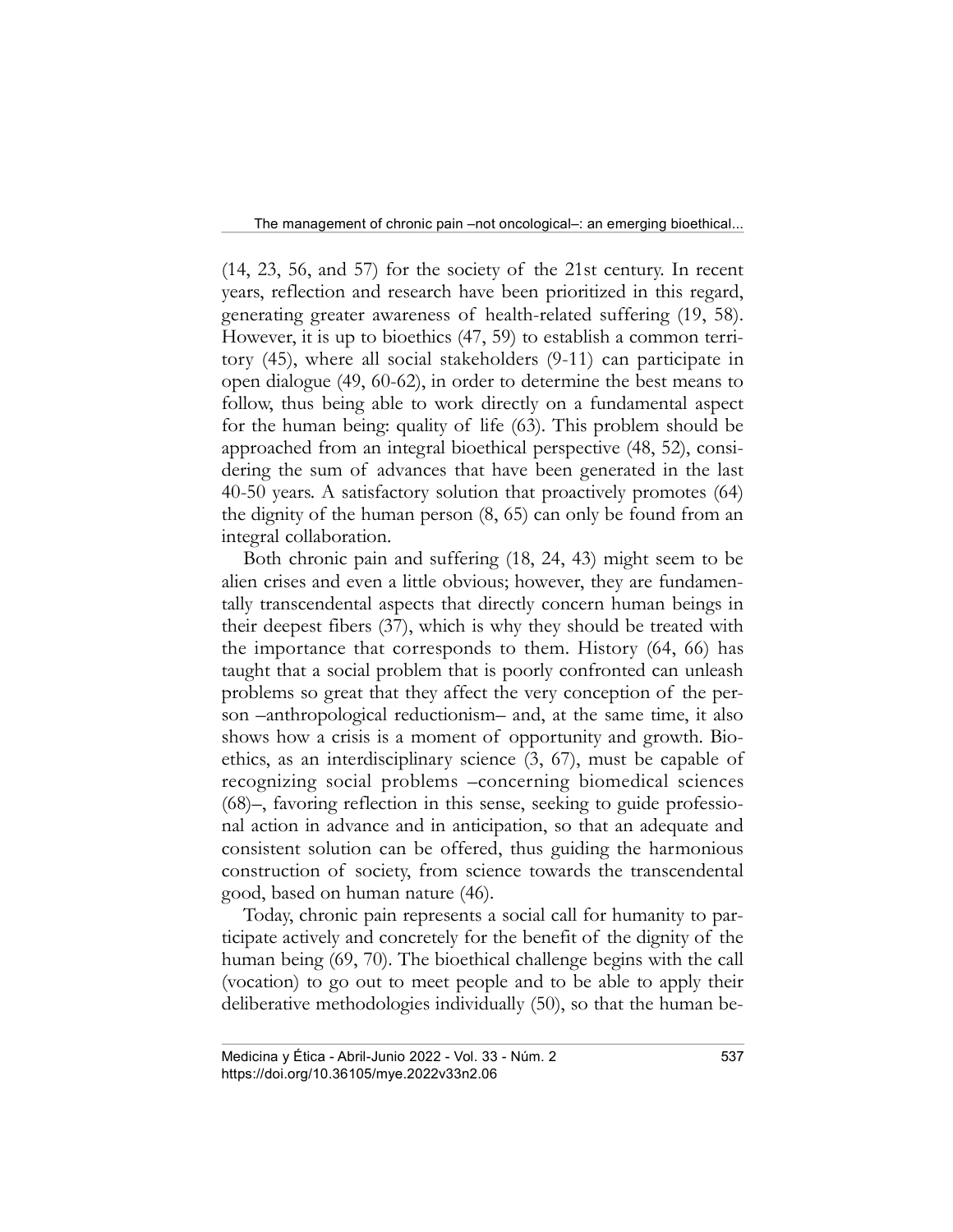ing is understood as what he or she is, an individual and indivisible substance. This will favor interdisciplinary reflection and collaboration and promote a deeply involved and integrated society (71). Pain is already a silent epidemic, which is why dialogue must begin proactively. This will allow a social transformation, in which solidarity, social justice, the value of life and respect for freedom will be the foundations that will allow the human being to achieve a life with true quality.

The treatment of pain, as a human right, implies a profound social responsibility for both the medical profession and society in general (32, 72). An erroneous or incomplete approach (41, 73) can trigger multiple health complications (74):

### 1. Algophobic societies (with fear or refusal to recognize pain/suffering)  $(20, 44)$ :

The superficiality that has been inherited following contemporary cultural changes has directly influenced the socially held conception of pain and suffering. Although human beings are not called to suffer, suffering is an inescapable experience of humanity, an experience that confronts human beings with their limits and teleological aspirations. It is crucial that, as a society, we form a sense of acceptance with respect to such circumstances, so that they can not only be accepted and overcome individually, but can be lived collectively, remembering that the person is not understood from an isolated perspective, but only through the encounter with the other.

### 2. Unjustified increase in the consumption of opioids (75-77):

With an epidemic crisis affecting more than 61 million people around the world, the medical reality is confronted with an inherent therapeutic limitation. This has led in certain countries to favor the prescription, sometimes indiscriminate, of opioids, which, although they are extremely beneficial drugs in pain management, also carry a risk, due to the pharmacology of the drug itself. The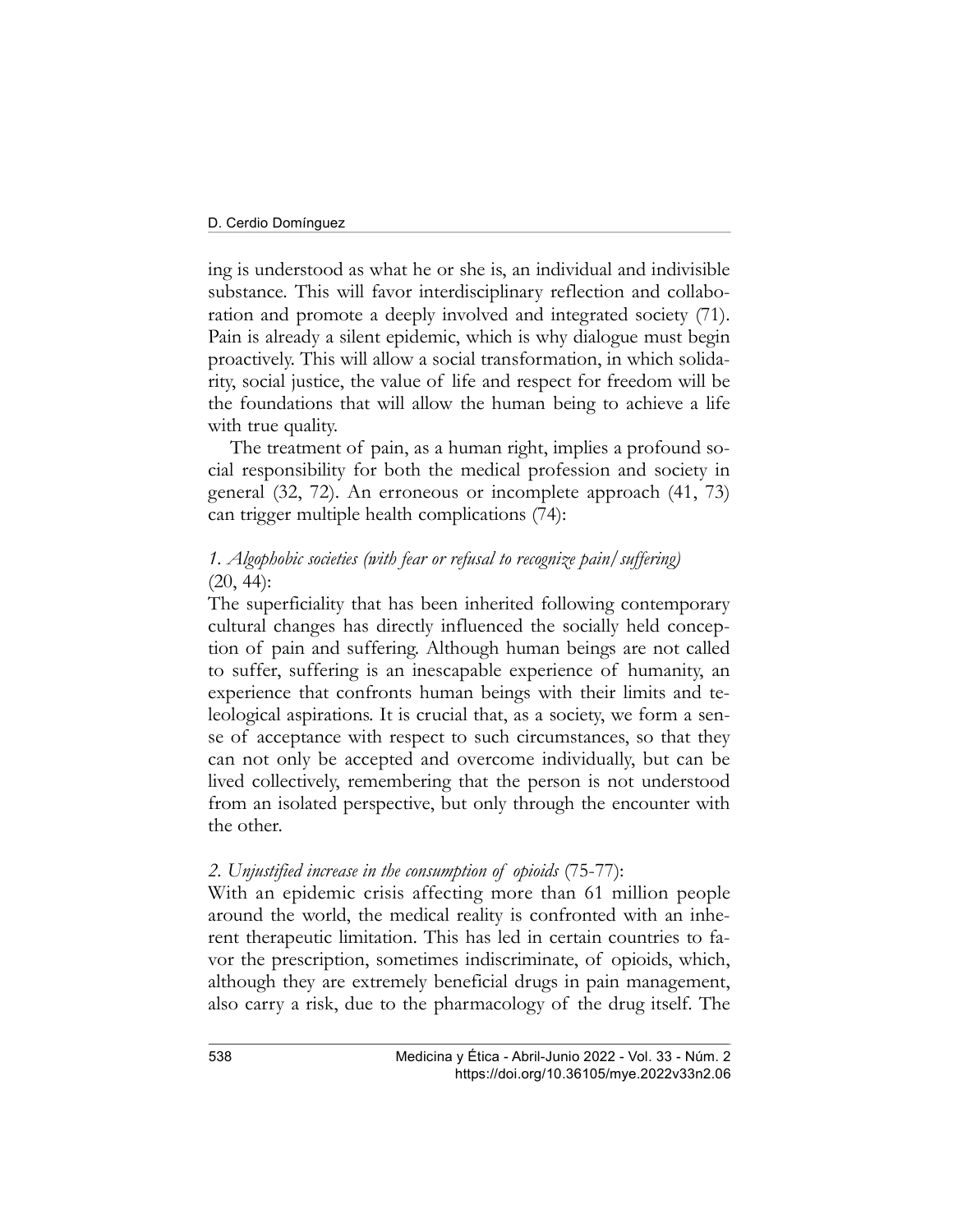possibility of developing dependence and addiction is extremely high, which in the end ends up contrasting the potential benefit of pain management with the real risk of developing an addiction with the corresponding complications, not only for the patient, but also for the family and social nucleus that surrounds him/her.

### 3. Deficiency regarding the correct and indicated use of opioids in pain management (54, 55, 78-80):

The ambivalence in the crisis over the use of opioids is identified by contrasting two simultaneous (syndemic) realities; on the one hand, there is indiscriminate abuse of opioids in both acute and chronic pain management; on the other hand, in other less favored countries there is a palpable deficiency in terms of access to such medications (opioids). This crisis is extremely complex and there is no simple solution. There is a sparing and limited pharmacological use due to multiple circumstances, ranging from socio-cultural and contextual conditioning to ethical-moral conceptions.

For bioethics, this crisis represents an invaluable area of opportunity, since, by favoring specific and concrete strategies that allow the development of skills for responsible prescribing, a substantial problem would be reached and solved: the inadequate management of pain with the consequent severe suffering associated with health.

## 4. Loss of quality of life (perpetuation of a life of suffering) (42):

Adequate management of pain and suffering from an integral –multidimensional– perspective aims to promote an adequate quality of life. This particular point will lead the reader to one of the transcendental questions of the medical vocation: what is the indicator of success in medicine? What is the essence of the profession? Curing is not always possible; however, accompanying the patient in his or her suffering, seeking to provide a higher quality of life (and of death) in the moments of maximum vulnerability repre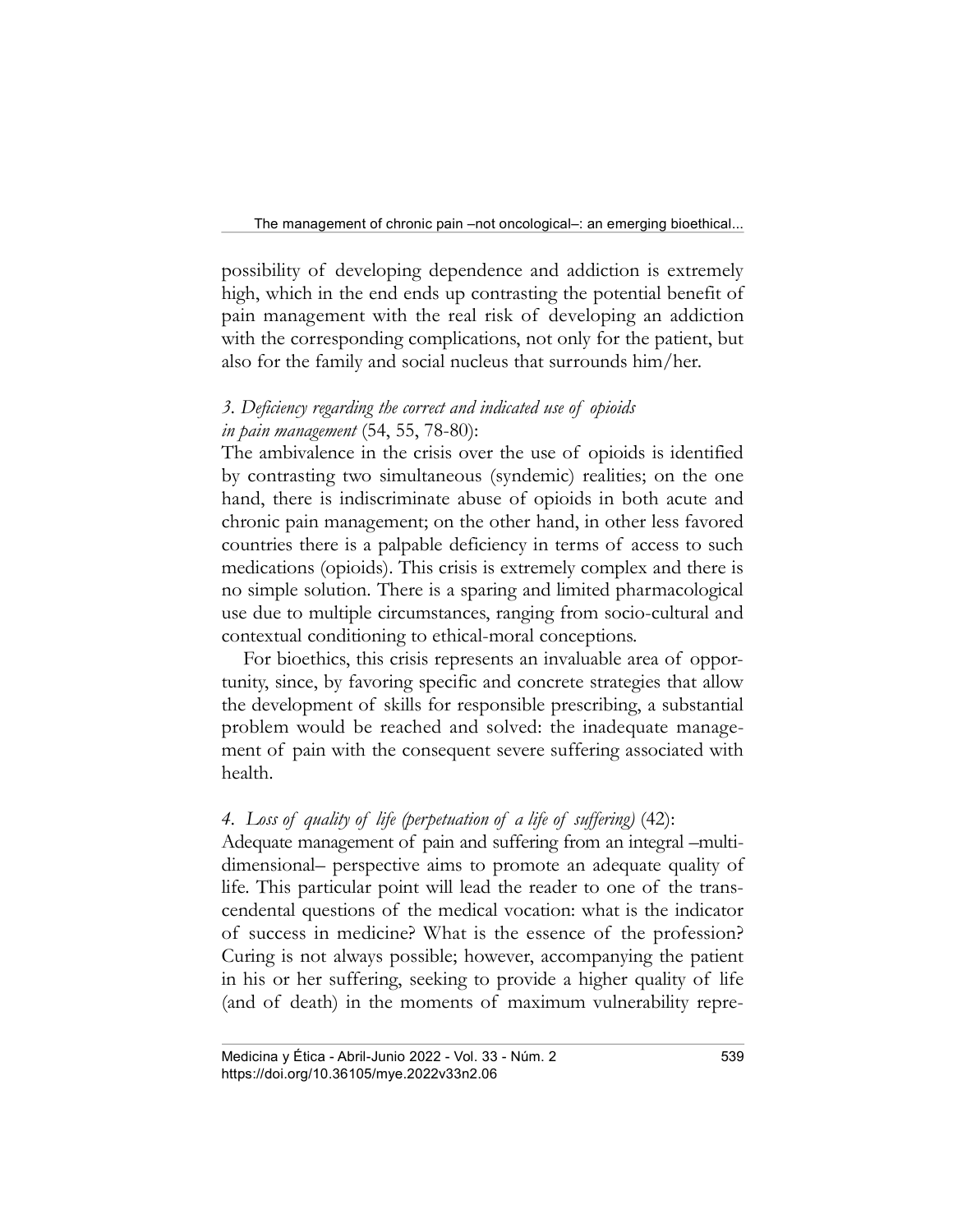sented by the disease, is perhaps one of the greatest honors to which a health professional could aspire.

Quality of life is an indicator of the existing social commitment, in terms of the real involvement of the academic and scientific world in everyday life. Work and progress only make sense in their direct applicability to the quality with which we live day by day.

Today we are experiencing a reality influenced and contextualized by humanitarian crises. One could spend hours discussing and analyzing them; however, it is crucial and determining for bioethics that academic work results in transformative initiatives, which is why the recognition of these potential problems represents a courageous and creative challenge for bioethics: how to proactively guide academic work and how to prevent it from remaining in the academy, so that it can have a decisive influence on society? In a world marked by anthropological reductionism, it is time to defend the person, not with superficial solutions, but with profound anthropological reflections, so that society can be reoriented towards a more just world in which everyone has a place.

Based on this systematic review, we propose a series of research studies that can serve as a guide and orientation regarding the aspects identified as potential health complications. It is essential, therefore, to thoroughly understand that the only potentially sufficient way forward is through inter-, multi- and transdisciplinary work.

## 6. Conclusion

Bioethics, as a common ground for interdisciplinary work in the search for the transcendental good in the health sciences, faces in the 21st century multiple challenges that concern the human being in the deepest fibers of his being, which is why it is essential that from the academic and reflective work, at the same time, an applied field work is favored, where a direct response is given to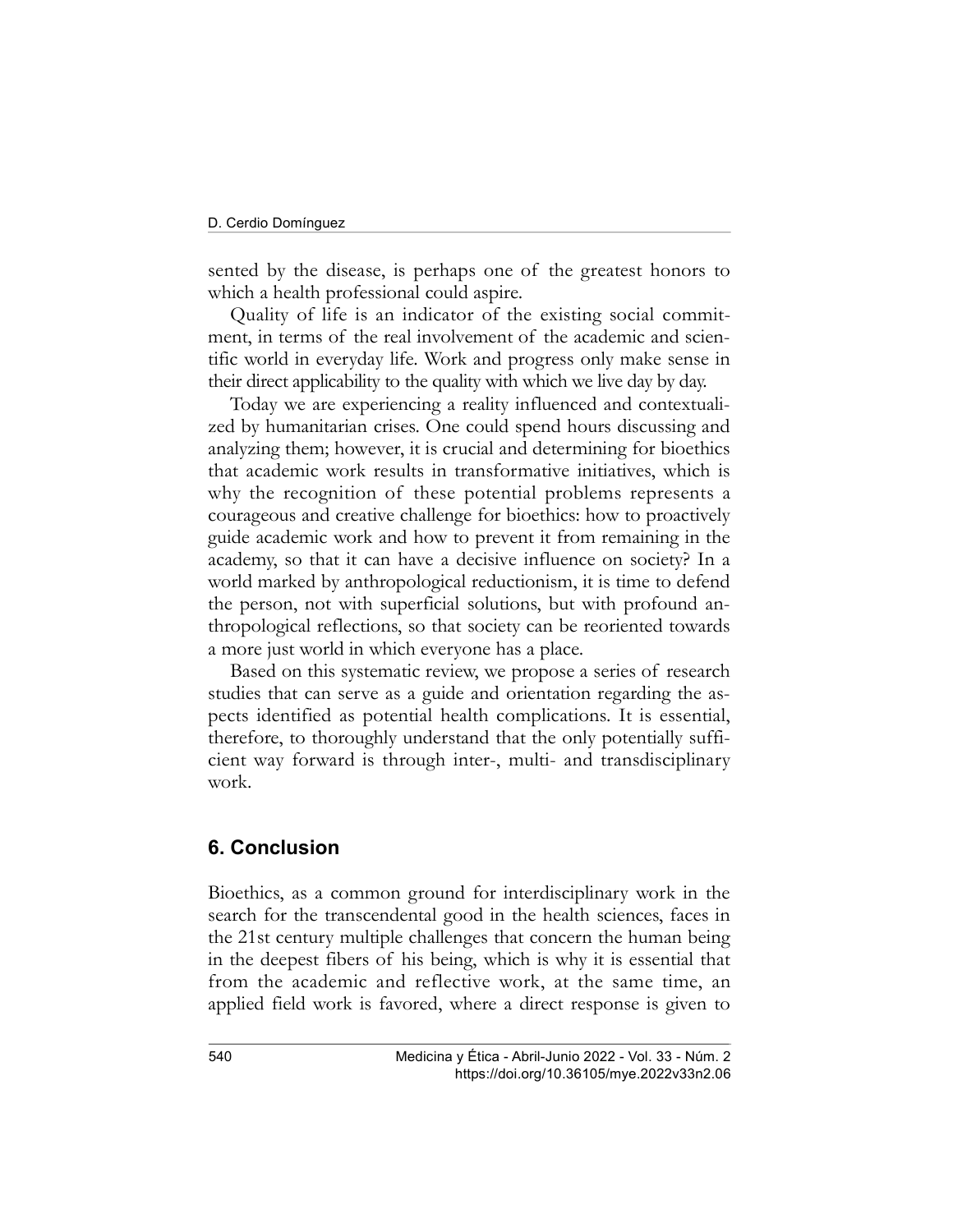the vocation and the call to go out to meet the person, generating a true and transformational impact on society. Such an undertaking will only be achieved through the promotion of inter, multi and transdisciplinary open dialogue between the different agents that actively participate in the harmonious construction of contemporary society.

Chronic pain and suffering represent today a true silent epidemic. For this reason it is crucial and fundamental to encourage study, research and reflection in this regard. It is time to go out to meet people, so that academic work does not remain in the academy, but really has a determined social influence. Failure to deal adequately with pain can unleash a series of unimaginable social crises. It is time to act in a proactive and directed way for the benefit of the human being in its multidimensionality; to promote an action centered on the person, recognizing him/her as a good and an end in itself, so as to overcome the main challenge of indifference and rejection, manifested through the algophobia that is lived and experienced day by day in modern societies.

### Bibliographic references

1. Burgos JM. Antropología Breve. Palabra E, editor. España: Ediciones Palabra; 2010.

2. Bauman Z. Vida Líquida. Austral; 2013.

3. Emmerich N. What is Bioethics? Medicine, Health Care and Philosophy. 2015; 18(3): 437-441. https://doi.org/10.1007/s11019-015-9628-7

4. Christopher MJ. It's time for bioethics to see chronic pain as an ethical issue. Am J Bioeth. 2011; 11(6): 3-4. https://doi.org/10.1080/15265161.2011.589282

5. Yýldýrým G, Ertekin Pýnar Þ, Gürsoy S, Özdemir Kol I. Views of algology in patients about ethical issues related to pain. Agri. 2019; 31(3): 122-131. https://doi.org/10.14744/agri.2019.80378

6. Covarrubias AO, Templos ML. et al. Antecedentes de la medicina paliativa en México: Educación continua en cuidados paliativos. Rev Mex Anest. 2019; 42(2): 122-128.

7. Del Río IP A. Cuidados Paliativos: Historia y desarrollo. Boletín Escuela de Medicina UC. 2007; 32(1): 16-22.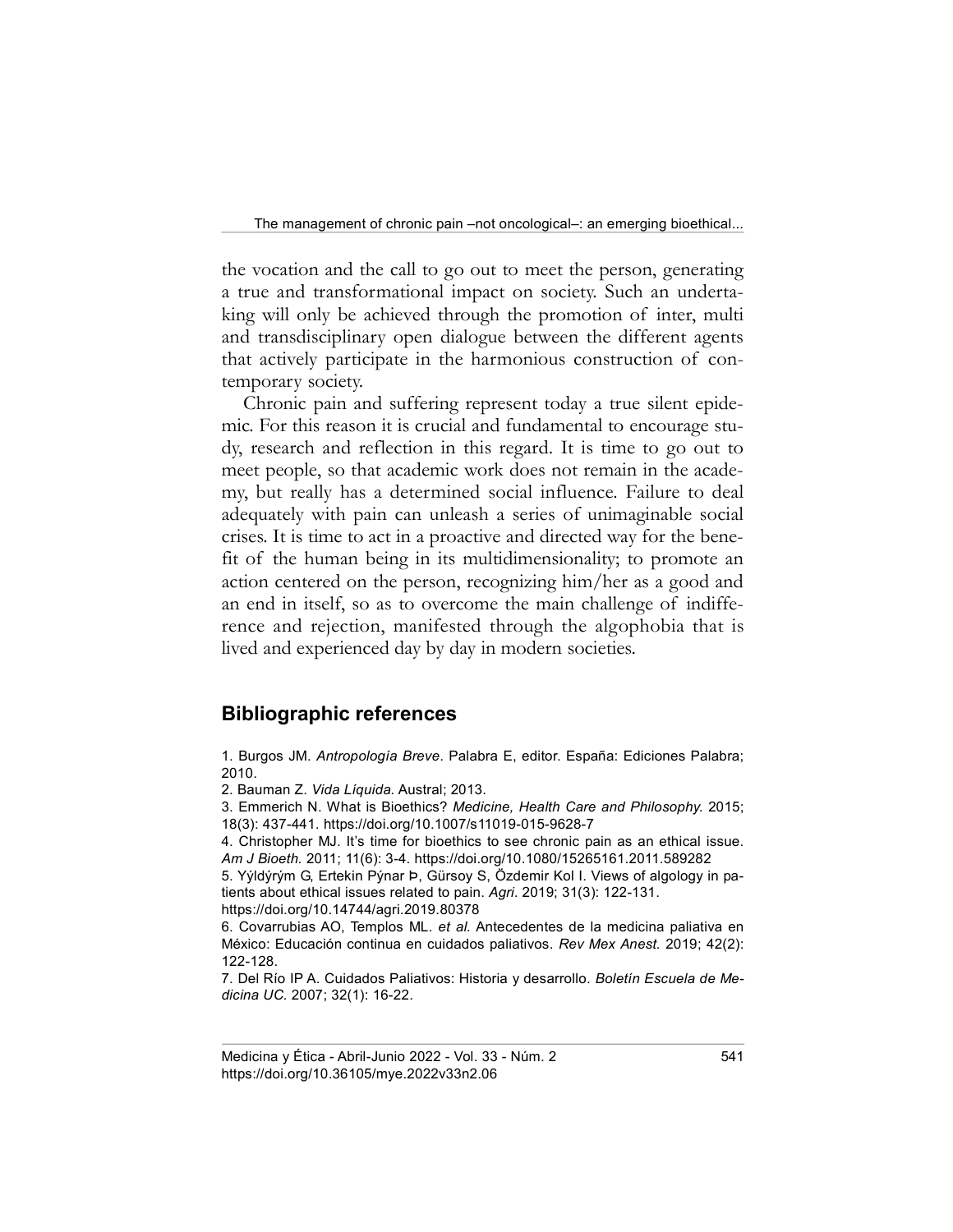8. Sgreccia E. Human person and personalism. Cuad Bioet. 2013; 24(80): 115-123.

9. Giordano J, Schatman ME. An ethical analysis of crisis in chronic pain care: Facts, issues and problems in pain medicine; Part I. Pain Physician. 2008; 11(4): 483-490. https://doi.org/10.36076/ppj.2008/11/483

10. Giordano J, Schatman ME. A crisis in chronic pain care: An ethical analysis. Part two: Proposed structure and function of an ethics of pain medicine. Pain Physician. 2008; 11(5): 589-595. https://doi.org/10.36076/ppj.2008/11/589

11. Giordano J, Schatman ME. A crisis in chronic pain care: An ethical analysis. Part three: Toward an integrative, multi-disciplinary pain medicine built around the needs of the patient. Pain Physician. 2008; 11(6): 775-784.

https://doi.org/10.36076/ppj.2008/11/775

12. Ibarra E. Una nueva definición de dolor. Un imperativo en nuestros días. Rev Soc Esp Dolor. 2006; 13(2): 65-72.

13. Raja SN, Carr DB, Cohen M, Finnerup NB, Flor H, Gibson S, et al. The revised International Association for the Study of Pain definition of pain: Concepts, challenges, and compromises. Pain. 2020; 161(9): 1976-1982.

https://doi.org/10.1097/j.pain.0000000000001939

14. Karches KE. The ends of medicine and the crisis of chronic pain. Theoretical Medicine and Bioethics. 2019; 40(3): 183-196.

https://doi.org/10.1007/s11017-019-09489-6

15. Jennings N, Chambaere K, Macpherson CC, Deliens L, Cohen J. Main themes, barriers, and solutions to palliative and end-of-life care in the English-speaking Caribbean: A scoping review. Rev Panam Salud Pública. 2018; 42: e15. https://doi.org/10.26633/RPSP.2018.15

16. Gevaert J. El problema del hombre. Sígueme, editor. España: Sígueme; 2001. 17. García J. Manejo básico del dolor agudo y crónico. Anestesia en Méx. 2017; 29(1): 77-85.

18. Crofford LJ. Chronic Pain: Where the body meets the brain. Trans Am Clin Climatol Assoc. 2015; 126: 167-183.

19. Maixner W, Fillingim RB, Williams DA, Smith SB, Slade GD. Overlapping chronic pain conditions: Implications for diagnosis and classification. J Pain. 2016; 17(9 Suppl): T93-t107. https://doi.org/10.1016/j.jpain.2016.06.002

20. Linton SJ, Flink IK, Vlaeyen JWS. Understanding the etiology of chronic pain from a psychological perspective. Phys Ther. 2018; 98(5): 315-324. https://doi.org/10.1093/ptj/pzy027

21. Takai Y, Yamamoto-Mitani N, Abe Y, Suzuki M. Literature review of pain management for people with chronic pain. Jpn J Nurs Sci. 2015; 12(3): 167-183. https://doi.org/10.1111/jjns.12065

22. Astudillo WM C, Astudillo E, Gabilondo S. Principios básicos para el control del dolor total. Rev Soc Esp Dolor. 1998; 6(1): 29-40.

23. Fillingim RB, Loeser JD, Baron R, Edwards RR. Assessment of chronic pain: Domains, methods, and mechanisms. J Pain. 2016; 17(9 Suppl): T10-20. https://doi.org/10.1016/j.jpain.2015.08.010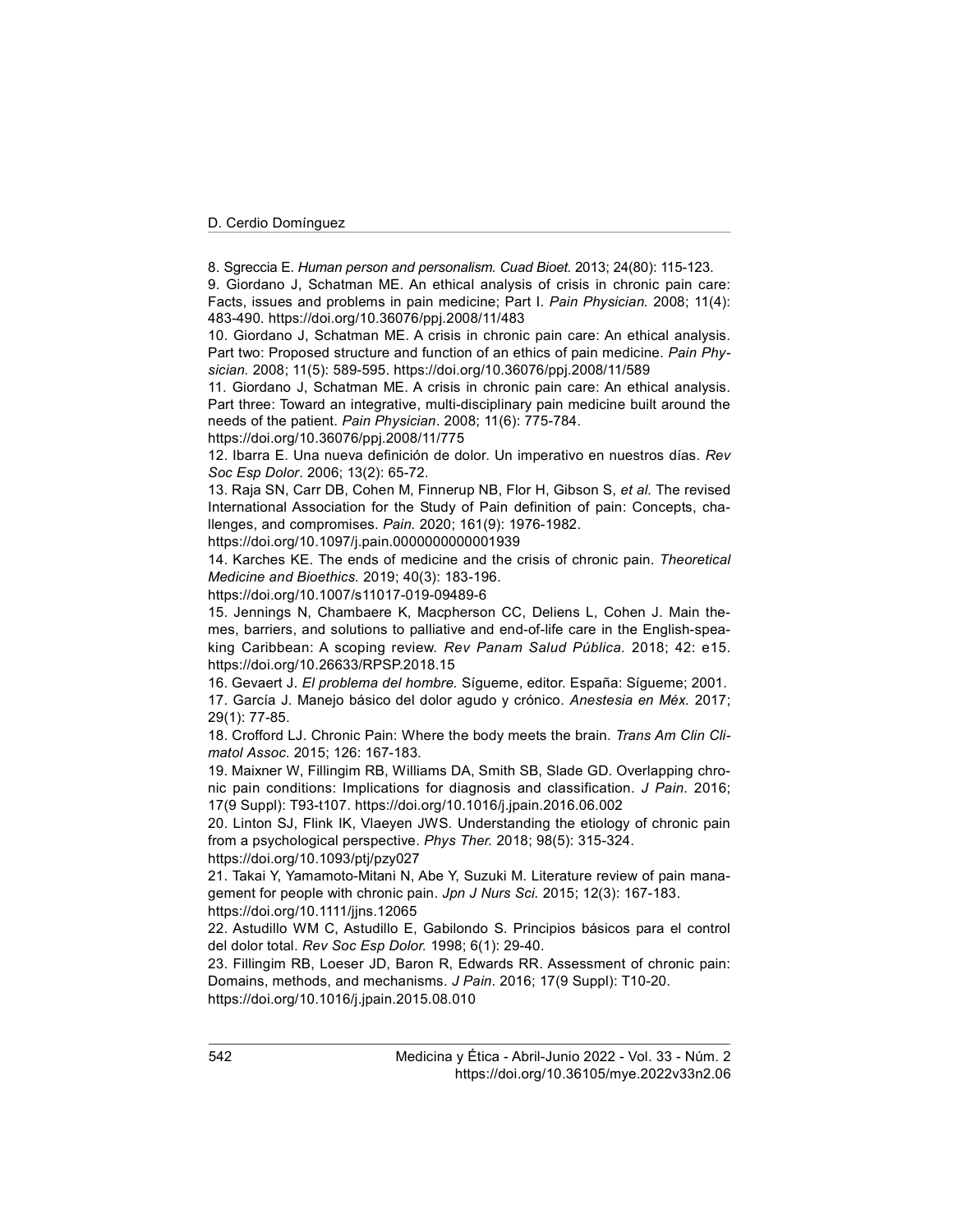24. Ahmadi A, Bazargan-Hejazi S, Heidari Zadie Z, Euasobhon P, Ketumarn P, Karbasfrushan A, et al. Pain management in trauma: A review study. J Inj Violence Res. 2016; 8(2): 89-98. https://doi.org/10.5249/jivr.v8i2.707

25. Foster NE, Anema JR, Cherkin D, Chou R, Cohen SP, Gross DP, et al. Prevention and treatment of low back pain: Evidence, challenges, and promising directions. Lancet. 2018; 391(10137): 2368-2383.

https://doi.org/10.1016/S0140-6736(18)30489-6

26. Coluzzi F, Mattia C. Oxycodone. Pharmacological profile and clinical data in chronic pain management. Minerva Anestesiol. 2005; 71(7-8): 451-460.

27. Domenichiello AF, Ramsden CE. The silent epidemic of chronic pain in older adults. Prog Neuropsychopharmacol Biol Psychiatry. 2019; 93: 284-290.

https://doi.org/10.1016/j.pnpbp.2019.04.006

28. Radbruch L, De Lima L, Knaul F, Wenk R, Ali Z, Bhatnaghar S, et al. Redefining palliative care. A new consensus-based definition. J Pain Symptom Manage. 2020; 60(4): 754-764. https://doi.org/10.1016/j.jpainsymman.2020.04.027

29. Smith BH, Fors EA, Korwisi B, Barke A, Cameron P, Colvin L, et al. The IASP classification of chronic pain for ICD-11: Applicability in primary care. Pain. 2019; 160(1): 83-87. https://doi.org/10.1097/j.pain.0000000000001360

30. Shapiro RS. Liability issues in the management of pain. J Pain Symptom Manage. 1994; 9(3): 146-152. https://doi.org/10.1016/0885-3924(94)90123-6

31. Barragán AM, S. Gutiérrez, LM. Dolor en adultos mayores de 50 años: Prevalencia y factores asociados. Salud Pública Mex. 2007; 49(1): 488-494.

https://doi.org/10.1590/S0036-36342007001000008

32. Morrone LA, Scuteri D, Rombola L, Mizoguchi H, Bagetta G. Opioids resistance in chronic pain management. Current Neuropharmacology. 2017; 15(3): 444-456. https://doi.org/10.2174/1570159X14666161101092822

33. Llaca-García E. La pandemia de COVID-19 en México: El papel fundamental de los cuidados paliativos y bioética. In: Templos-Esteban LA, editor. México: Medicina y Ética; 2021; 179-195. https://doi.org/10.36105/mye.2021v32n1.05

34. Brennan F, Lohman D, Gwyther L. Access to pain management as a human right. American Journal of Public Health. 2019; 109(1): 61-65.

https://doi.org/10.2105/AJPH.2018.304743

35. Carr DB, Fox DM, Rothstein MA, Spellman CM. Pain Management and public health: Introduction to the special section. Am J Public Health. 2019; 17-18. https://doi.org/10.2105/AJPH.2018.304841

36. Leppla IE, Gross MS. Optimizing medication treatment of opioid use disorder

during COVID-19 (SARS-CoV-2). J Addict Med. 2020; 14(4): e1-e3.

https://doi.org/10.1097/ADM.0000000000000678

37. Bhadelia A, De Lima L, Arreola-Ornelas H, Kwete XJ, Rodríguez NM, Knaul FM. Solving the global crisis in access to pain relief: Lessons from country actions. American Journal of Public Health. 2019; 109(1): 58-60. https://doi.org/10.2105/AJPH.2018.304769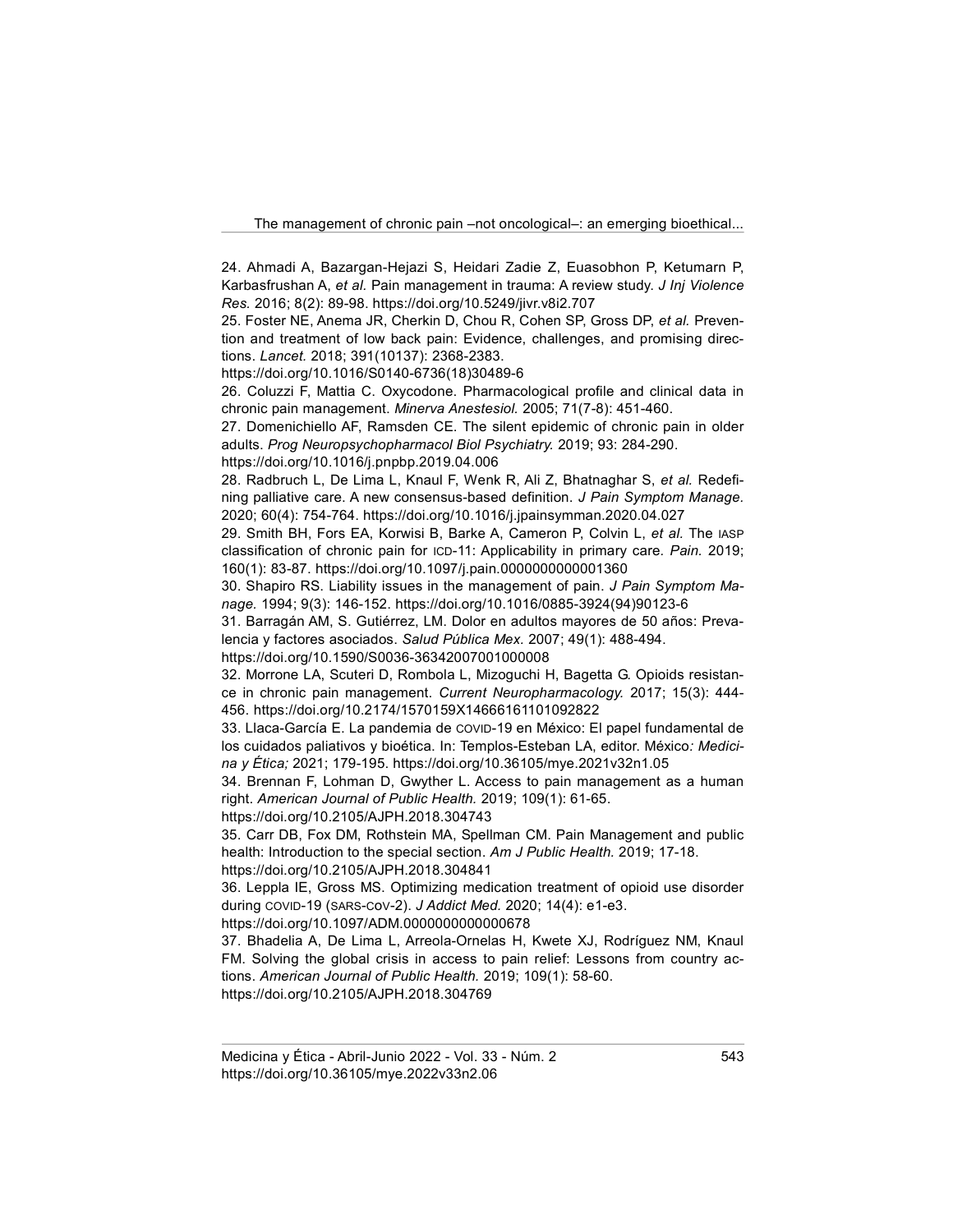38. Hadler RA, Rosa WE. Distributive justice: An ethical priority in global palliative care. Journal of Pain and Symptom Management. 2018; 55(4): 1242-1245.

https://doi.org/10.1016/j.jpainsymman.2017.12.483

39. Knaul FM. Disparities and crisis: Access to opioid medicines in Mexico. Lancet Public Health. 2021; 6(2): e83-e4. https://doi.org/10.1016/S2468-2667(21)00009-8 40. Zylicz Z. The changing face of palliative care. Advances in palliative medicine. 2011; 10(3/4): 85-88.

41. Haverfield MC, Giannitrapani K, Timko C, Lorenz K. Patient-Centered pain management communication from the patient perspective. J Gen Intern Med. 2018; 33(8): 1374-1380. https://doi.org/10.1007/s11606-018-4490-y

42. Sullivan MD, Vowles KE. Patient action: As means and end for chronic pain care. Pain. 2017; 158(8): 1405-1407.

https://doi.org/10.1097/j.pain.0000000000000921

43. Crofford LJ. Psychological aspects of chronic musculoskeletal pain. Best Pract Res Clin Rheumatol. 2015; 29(1): 147-155.

https://doi.org/10.1016/j.berh.2015.04.027

44. Edwards RR, Dworkin RH, Sullivan MD, Turk DC, Wasan AD. The role of psychosocial processes in the development and maintenance of chronic pain. J Pain. 2016; 17(9 Suppl): T70-92. https://doi.org/10.1016/j.jpain.2016.01.001

45. Ferrer U. Interdisciplinariedad de la bioética: Su posibilidad y sus límites. Cuadernos de Bioética. 2013; XXIV(2): 265-274.

46. Pastor LM. From virtue bioethics to bioethics personalistic: Is integration possible? Cuad Bioet. 2013; 24(80): 49-56.

47. Souza LA, Pessoa AP, Barbosa MA, Pereira LV. The bioethical principlism model applied in pain management. Rev Gaucha Enferm. 2013; 34(1): 187-95.

https://doi.org/10.1590/S1983-14472013000100024

48. Millás-Mur J. Ética y bioética en el pregrado de medicina: Una propuesta. Revista Peruana de Medicina Experimental y Salud Pública. 2019; 36: 93-99. https://doi.org/10.17843/rpmesp.2019.361.4260

49. Compagnone C, Tagliaferri F, Allegri M, Fanelli G. Ethical issues in pain and omics research. Some points to start the debate. Croat Med J. 552014, p. 1-2.

50. Matthias MS, Bair MJ. The patient-provider relationship in chronic pain management: Where do we go from here? Pain Med. 2010; 11(12): 1747-1749. https://doi.org/10.1111/j.1526-4637.2010.00998.x

51. Henry SG, Holt ZB. Frustrated patients and fearful physicians. J Gen Intern Med. 322017, p. 148-149. https://doi.org/10.1007/s11606-016-3868-y

52. Guerra López R. Bioethics and rationality. Personalism at the service of expanding the horizon of reason at the foundation of bioethics. Cuad Bioet. 2013; 24(80): 39-48.

53. D'Hotman D, Pugh J, Douglas T. When is coercive methadone therapy justified? Bioethics. 2018; 32(7): 405-413. https://doi.org/10.1111/bioe.12451

54. Kaebnick GE. Bioethics and addiction. Hastings Center Report. 2020; 50(4): 2. https://doi.org/10.1002/hast.1165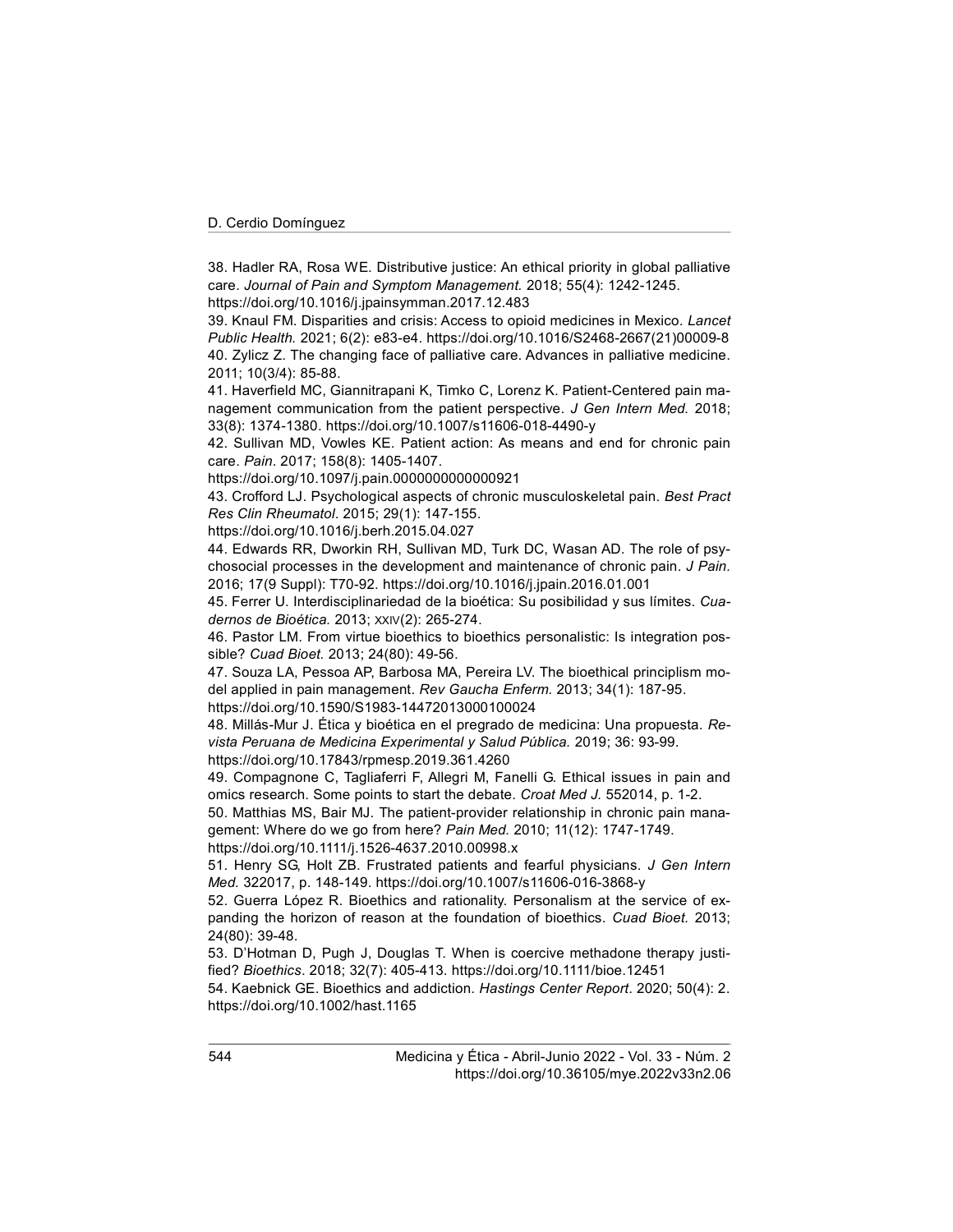55. Rieder TN. Opioids and ethics: Is opioid-free the only responsible arthroplasty? Hss J. 152019, p. 12-16. https://doi.org/10.1007/s11420-018-9651-3

56. Pati NB, Gupta VRM, Mayasa V, Velivela MDS, Hussain A. Rethinking chronic pain treatment with opioids. Indian Journal of Pharmaceutical Sciences. 2017; 79(6): 849-857. https://doi.org/10.4172/pharmaceutical-sciences.1000301

57. Rodrigues P, Crokaert J, Gastmans C. Palliative sedation for existential suffering: A systematic review of argument-based ethics literature. Journal of Pain and Symptom Management. 2018; 55(6): 1577-1590.

https://doi.org/10.1016/j.jpainsymman.2018.01.013

58. Becker WC, Bair MJ, Picchioni M, Starrels JL, Frank JW. Pain management for primary care providers: A narrative review of high-impact studies, 2014-2016. Pain Med. 2018; 19(1): 40-49. https://doi.org/10.1093/pm/pnx146

59. Carvalho AS, Pereira SM, Jacomo A, Magalhaes S, Araujo J, Hernández-Marrero P, et al. Ethical decision making in pain management: A conceptual framework. Journal of Pain Research. 2018; 11: 967-976.

https://doi.org/10.2147/JPR.S162926

60. Saulnier KM. Telling, Hearing, and Believing: A critical analysis of narrative bioethics. Journal of Bioethical Inquiry. 2020; 17(2): 297-308.

https://doi.org/10.1007/s11673-020-09973-y

61. Kaebnick GE. Bioethics and Addiction. Hastings Cent Rep. 2020; 50(4): 2. https://doi.org/10.1002/hast.1165

62. Bandini JI, Courtwright AM, Rubin E, Erler KS, Zwirner M, Cremens MC, et al. Ethics consultations related to opioid use disorder. Psychosomatics. 2020; 61(2): 161-170. https://doi.org/10.1016/j.psym.2019.10.003

63. Gudat H, Ohnsorge K, Streeck N, Rehmann-Sutter C. How palliative care patients' feelings of being a burden to others can motivate a wish to die. Moral challenges in clinics and families. Bioethics. 2019; 33(4): 421-430.

https://doi.org/10.1111/bioe.12590

64. García LF, Fernandes MS, Moreno JD, Goldim JR. Mapping Bioethics in Latin America: History, theoretical models, and scientific output. J Bioeth Inq. 2019; 16(3): 323-331. https://doi.org/10.1007/s11673-019-09903-7

65. Sgreccia E. La persona y el respeto por la vida humana. 1997.

66. Wilson D. What can history do for bioethics? Bioethics. 2013; 27(4): 215-223. https://doi.org/10.1111/j.1467-8519.2011.01933.x

67. Cortina A. La dimensión pública de las éticas aplicadas. España: Revista Iberoamericana; 2002, p. 45-64. https://doi.org/10.35362/rie290950

68. Beauchamp T, Childress J. Principles of Biomedical Ethics: Marking its fortieth anniversary. Am J Bioeth. 2019; 19(11): 9-12.

https://doi.org/10.1080/15265161.2019.1665402

69. Varsi C, Ledel Solem IK, Eide H, Børøsund E, Kristjansdottir OB, Heldal K, et al. Health care providers' experiences of pain management and attitudes towards digitally supported self-management interventions for chronic pain: A qualitative study. BMC Health Services Research. 2021; 21(1): 1-16.

https://doi.org/10.1186/s12913-021-06278-7